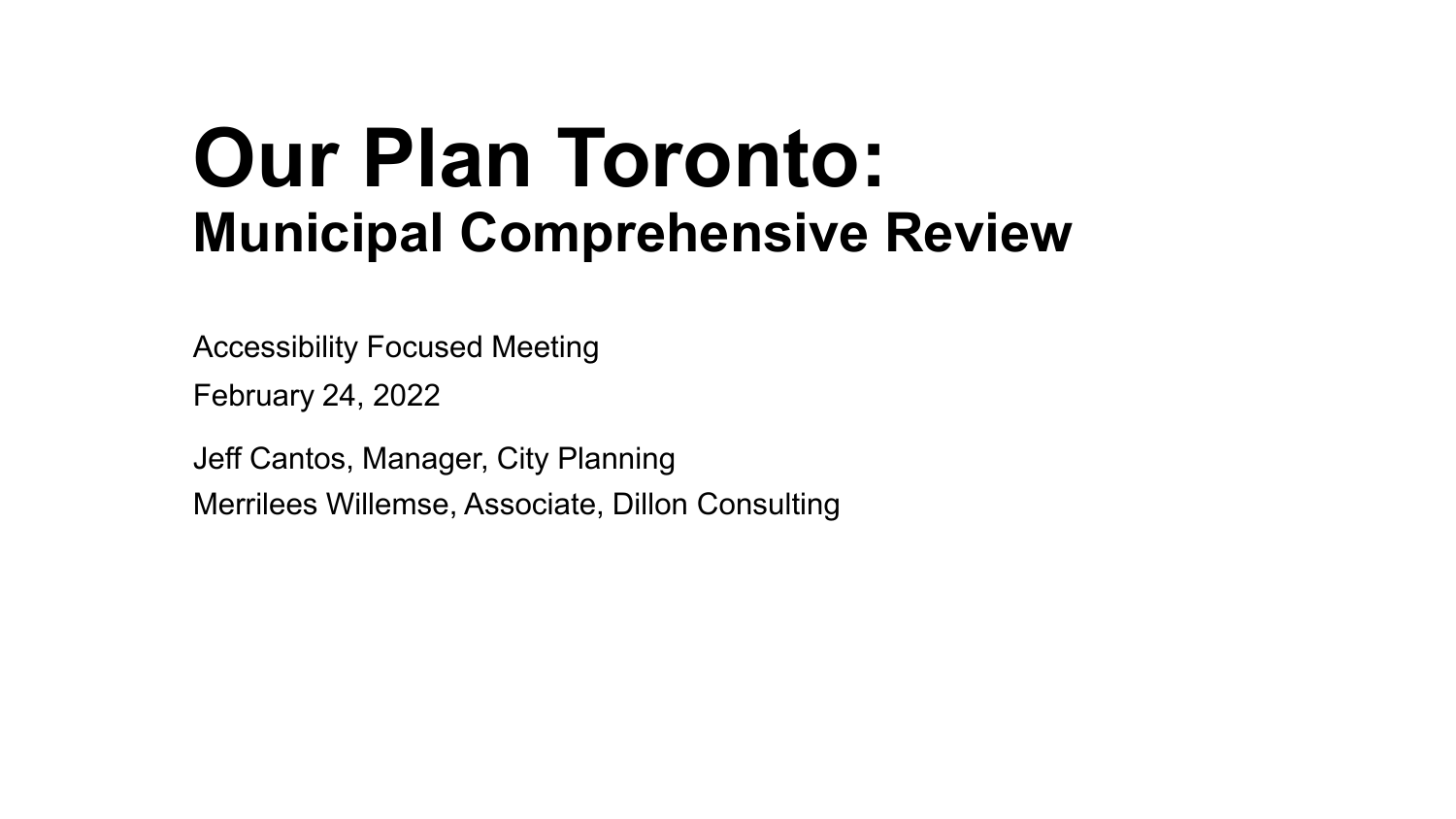### **Land Acknowledgement**

The City of Toronto acknowledges that we are on the traditional territory of many nations, including the Mississaugas of the Credit, the Anishnabeg, the Chippewa, the Haudenosaunee and the Wendat peoples and is now home to many diverse First Nations, Inuit and Métis peoples. The City also acknowledges that Toronto is covered by Treaty 13 signed with the Mississaugas of the Credit, and the Williams Treaties signed with multiple Mississaugas and Chippewa bands.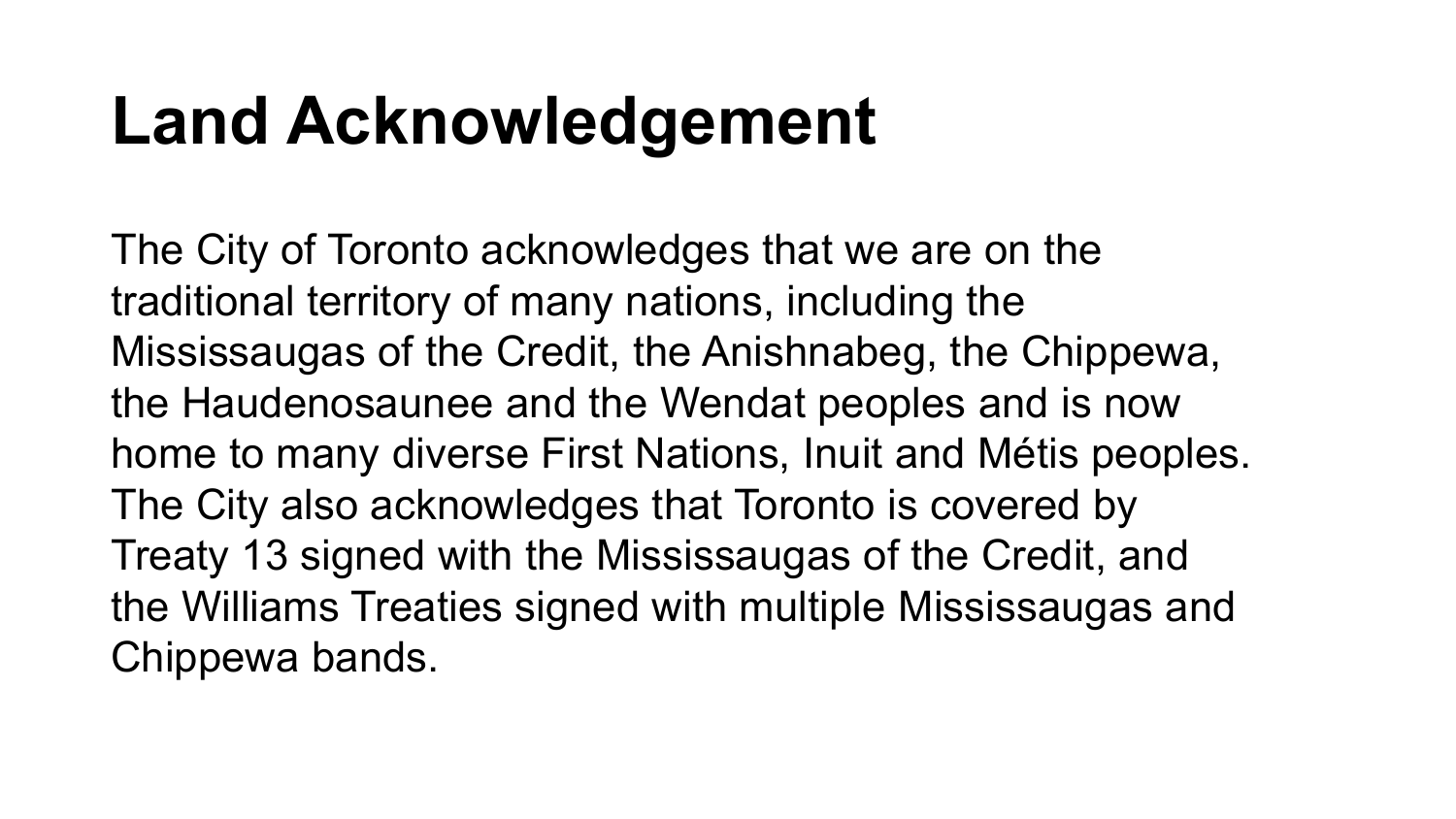# **Meeting Purpose and Agenda**

Purpose: To gather input on planning policies needed to address accessibility barriers and achieve a universally inclusive city by 2051.

Meeting Agenda:

- 1. What is Our Plan Toronto
- 2. Overview of the Process
- 3. Key Issues Raised Related to Accessibility
- 4. Discussion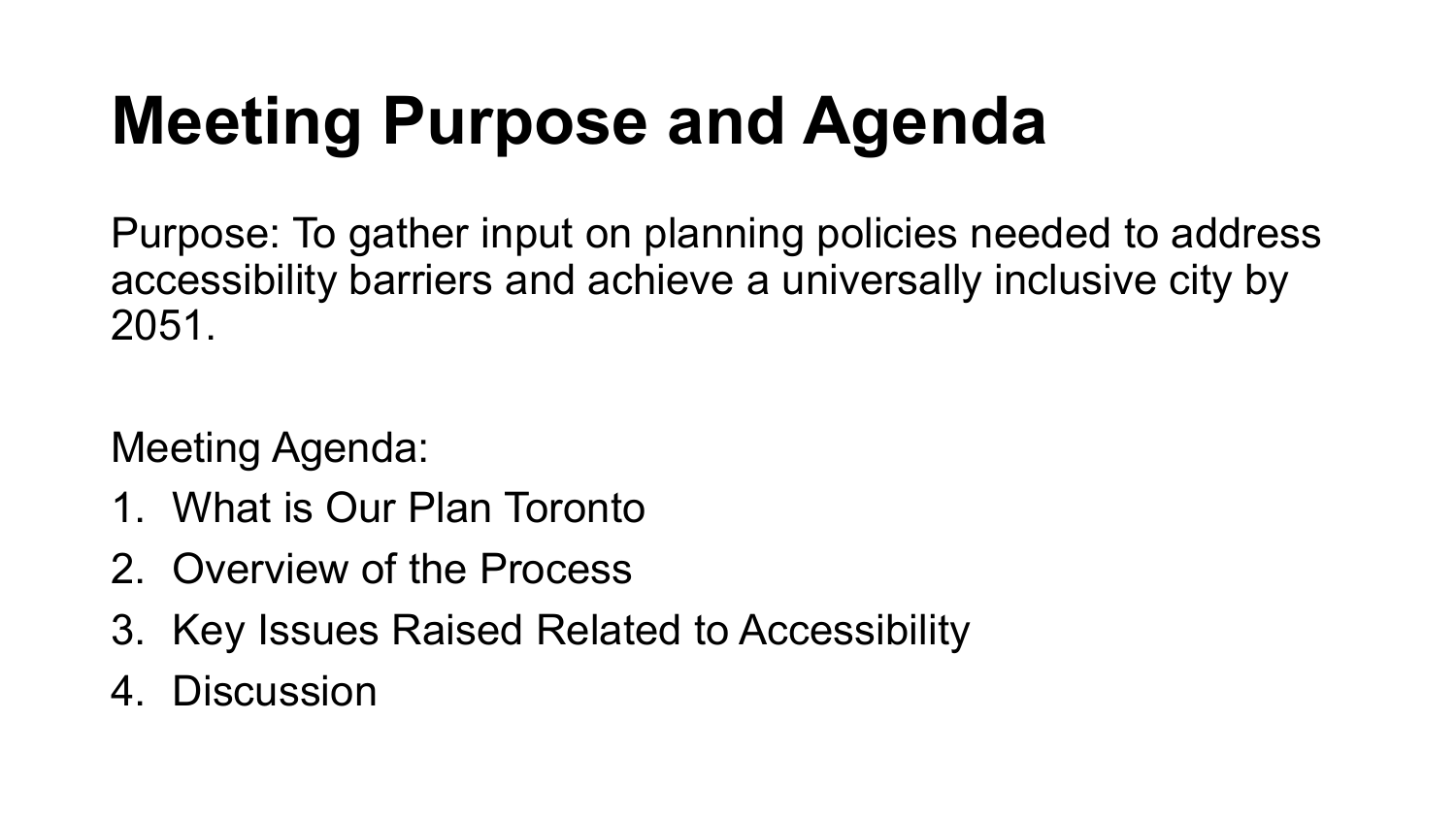### **Official Plan Purpose**

- The Official Plan is a city document that acts as Toronto's road map for land use matters.
- It sets out our long-term vision, shared values, and policies that help guide decision-making on land development, economic growth, the environment, and more.
- Through a series of maps and policies, the Official Plan directs how and where development should proceed, identifies the needed infrastructure and the appropriate location and mix of land uses across the city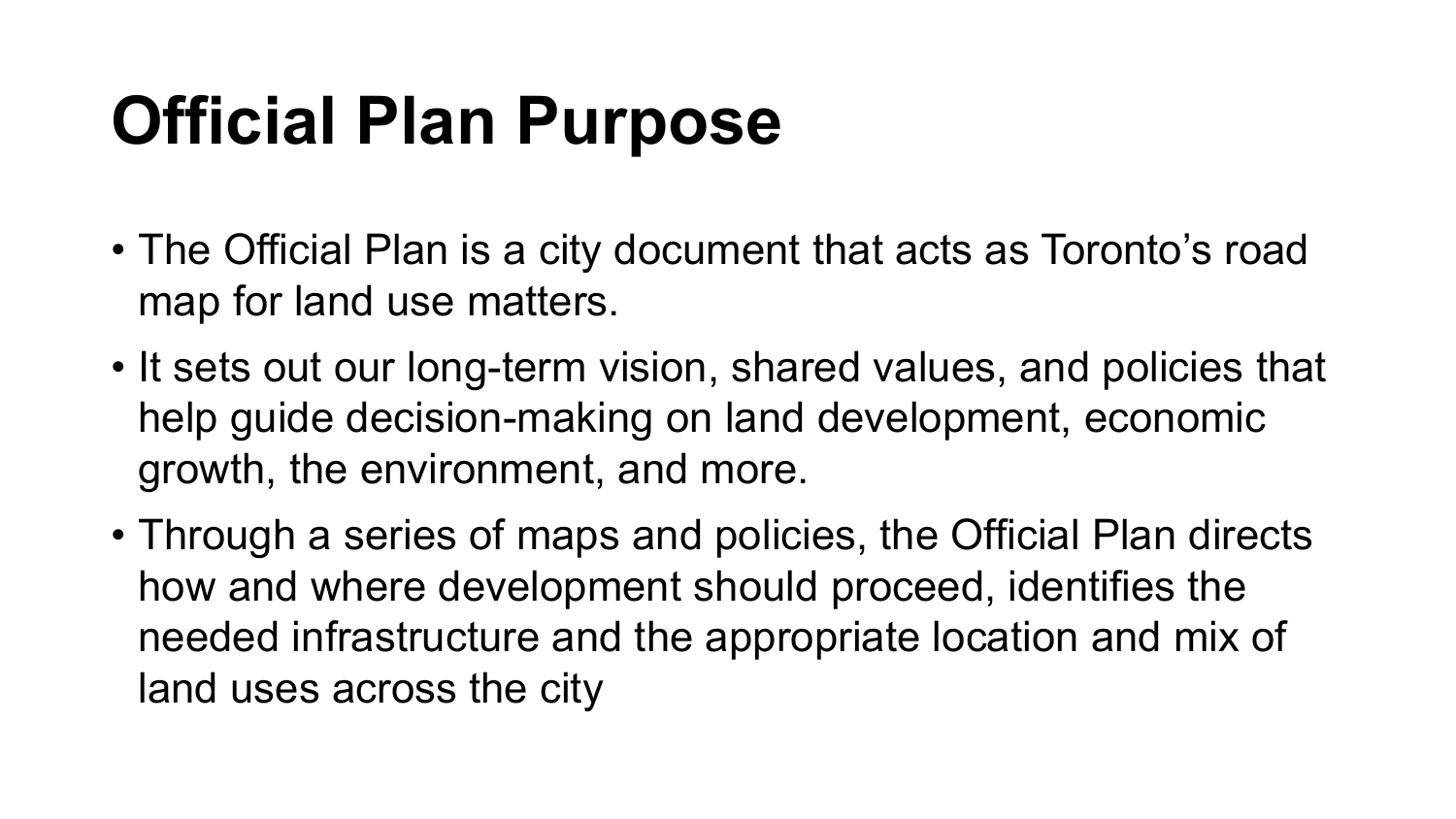### **Provincial Requirements**

- Planning Act requires all municipalities to have an Official Plan and to regularly review it
- Places to Grow Act requires municipalities within the Greater Golden Horseshoe area to update official plans to ensure they conform with the Province's Growth Plan
- Province's projected growth for Toronto is +700,000 people and +450,000 jobs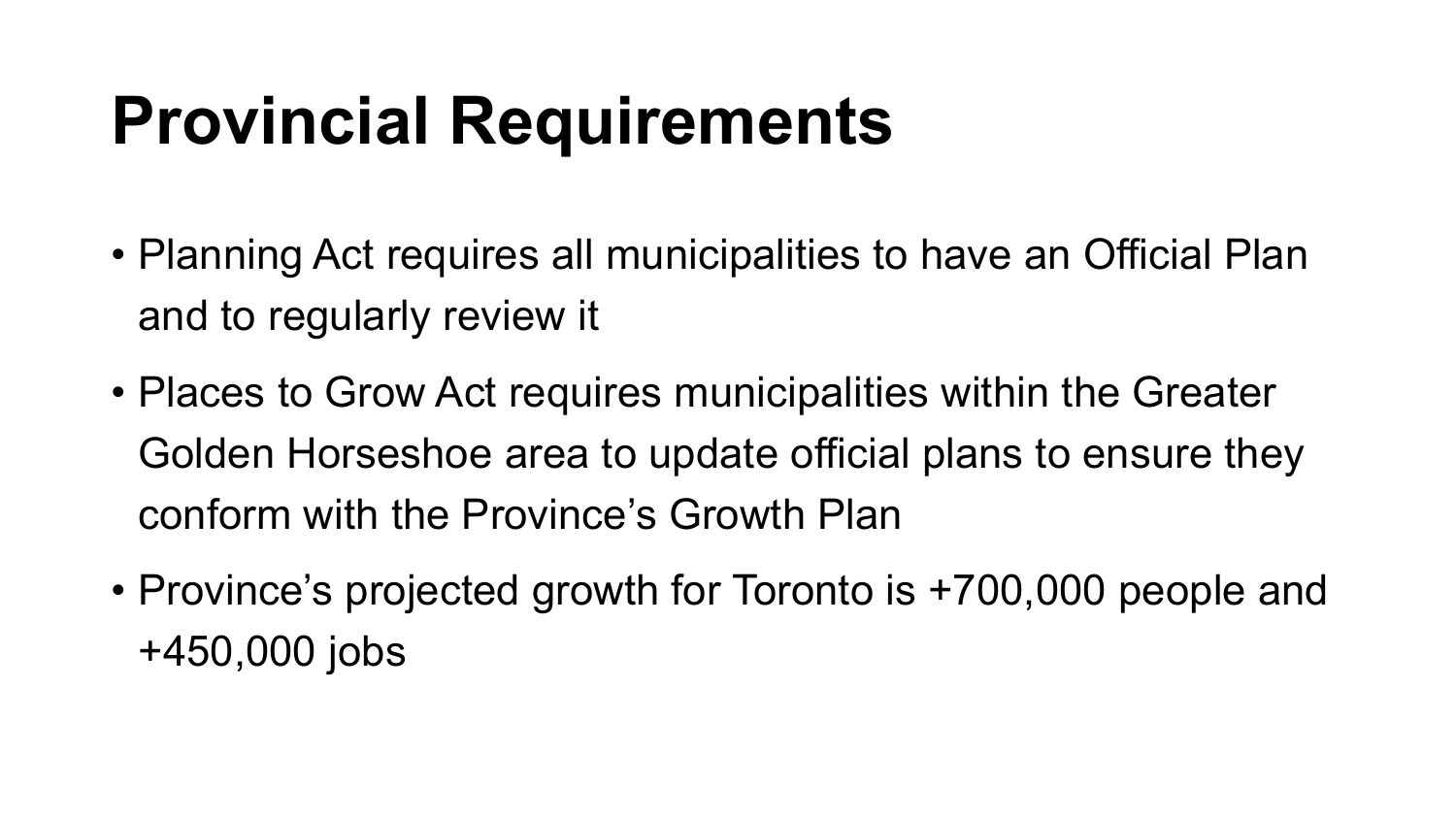#### **Official Plans consider the following issues**

- Balancing growth and intensification with a healthy environment
- Achieving an age-friendly, accessible and inclusive city
- Addressing climate change as the city grows
- Supporting communities as the city grows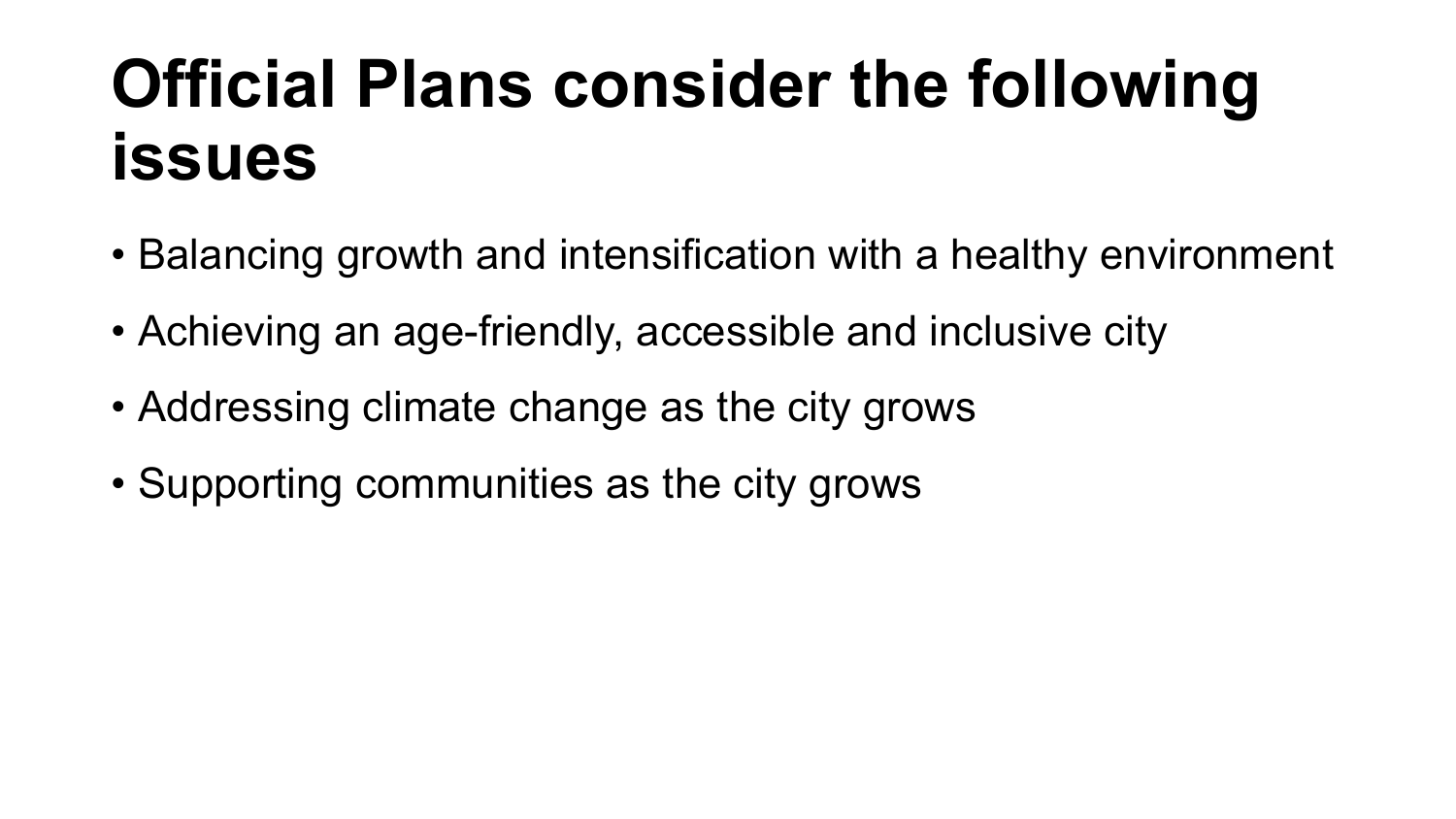#### **Toronto Accessibility Advisory Committee Directions**

The Committee provided the following directions to City Planning staff on November 15, 2021:

- Accessibility focused consultation is needed
- Gather insights from significant accessibility organizations
- Create inclusive city goals through universal design
- Require AODA compliance for buildings and open spaces
- Broaden "disabilities" to include diverse abilities
- Complete a jurisdictional scan of other cities for best practices
- Seek international insights towards good principles for inclusion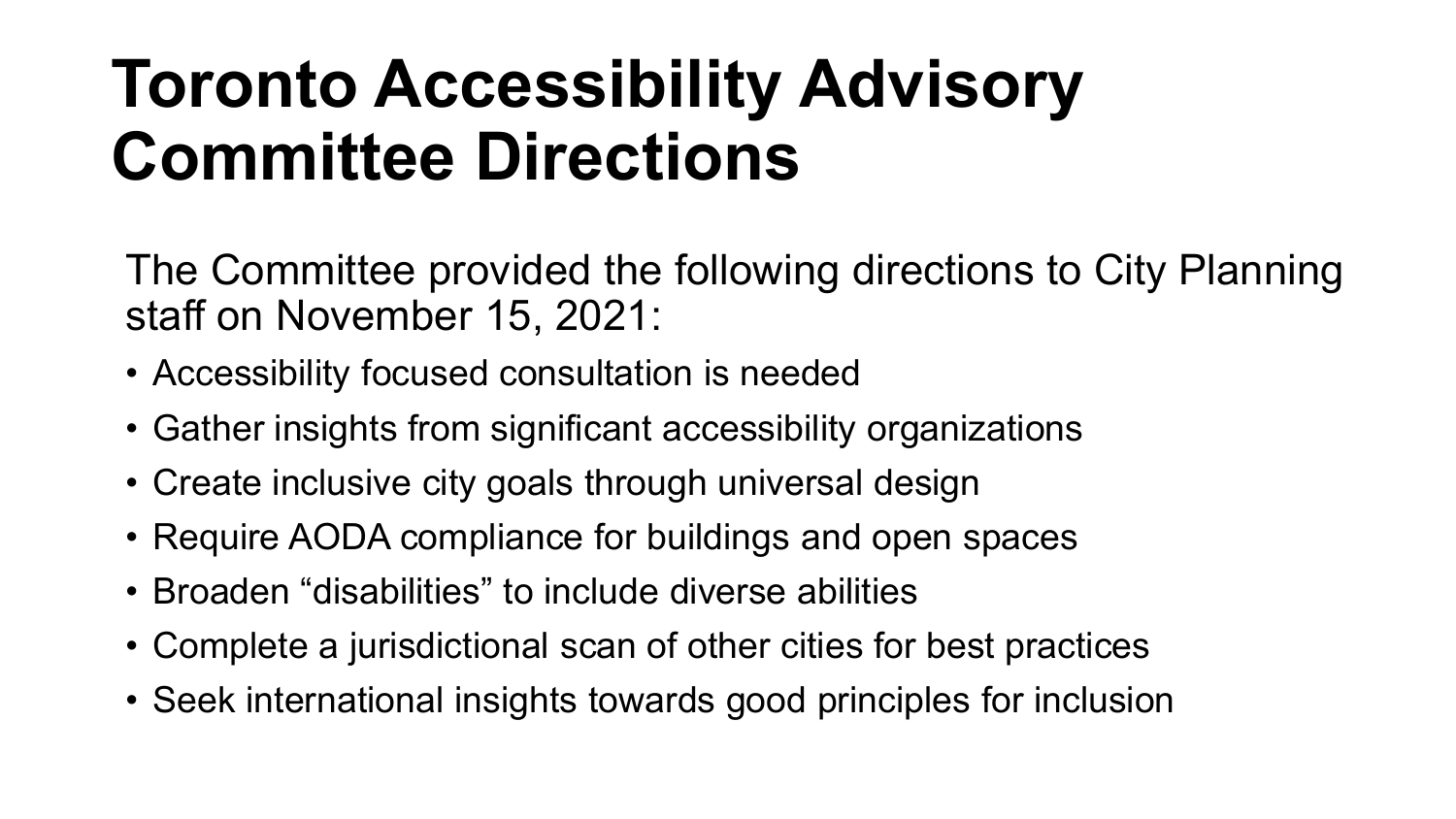#### **Official Plan Land Use Breakdown**

#### **City of Toronto**





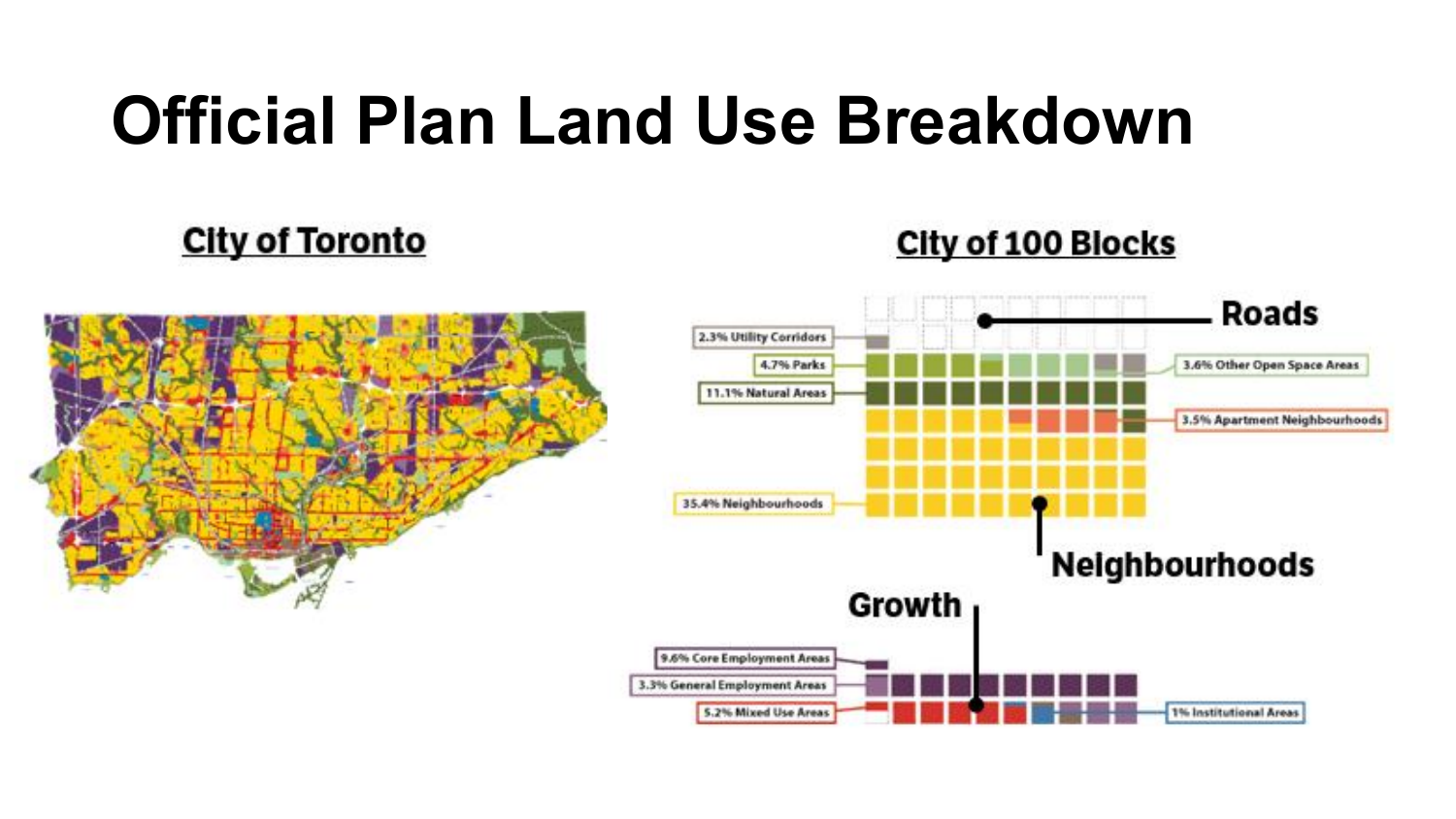## **Official Plan Accessibility language**

- The Official Plan references the importance and need for a barrier free City and current terms used:
	- People of all ages and abilities; Accessibility / Accessible; Universal physical access Disabilities / physical barriers
- Non-Policy text example
	- Site Plan and Accessible Design Council adopted a comprehensive set of Accessibility Design Guidelines, which guide the design, planning and construction of accessible facilities and the preparation of accessibility audits (Sidebar, Section 5.1.3)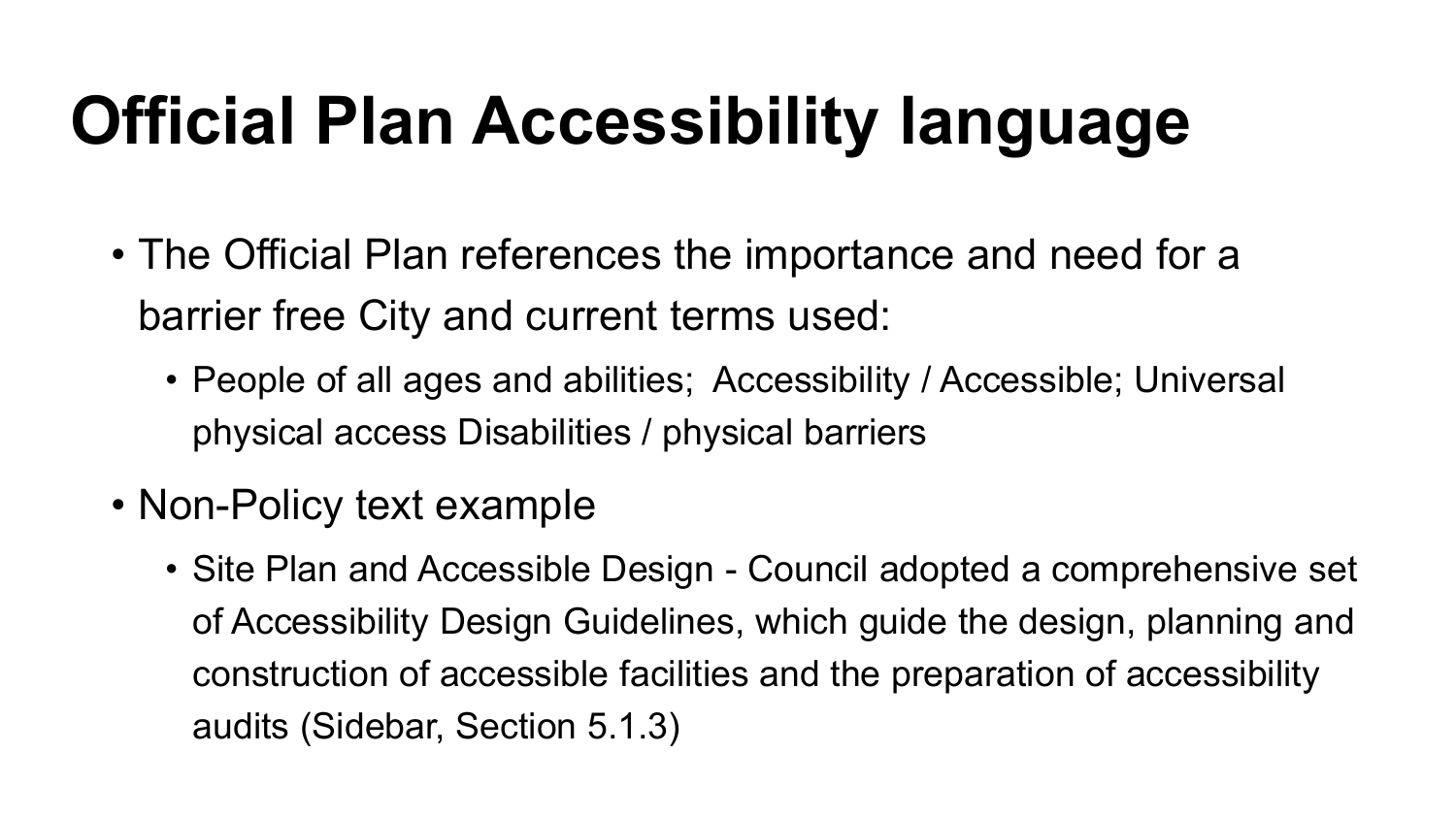## **Official Plan Accessibility policies**

- Planning publicly accessible spaces
	- Access to publicly accessible spaces and buildings will be ensured by: requiring that plans for all new and altered buildings, transit facilities and public works meet City and Provincial accessibility standards; and retrofitting over time all existing City owned buildings that are open to the public and open spaces to make them accessible to users of all ages and abilities… (Public Realm Policy 3.1.1.27)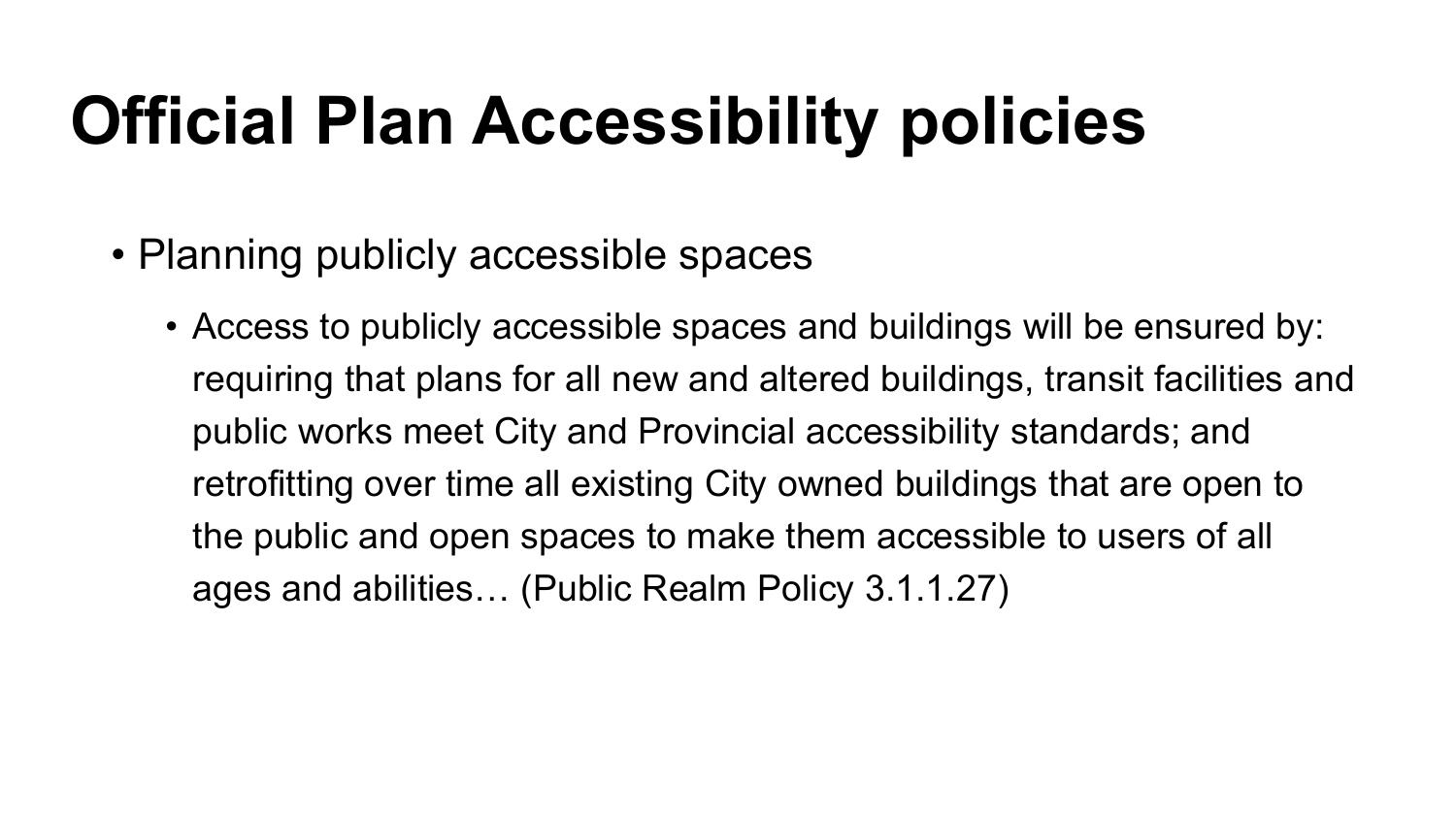## **Official Plan Accessibility policies**

- Planning for the future transportation system
	- The transportation system will be developed to be accessible and inclusive of the needs of people of all ages, abilities and means by:

b) modifying existing transit stations and facilities to become accessible;

- e) requiring adequate crossing time for pedestrians at signalized crossings;
- g) requiring a minimum number of on- and off-street accessible parking spaces; and
- h) taking accessibility into account from the planning and design stages onwards.

(Policy 2.2.4.17 – updated in 2020)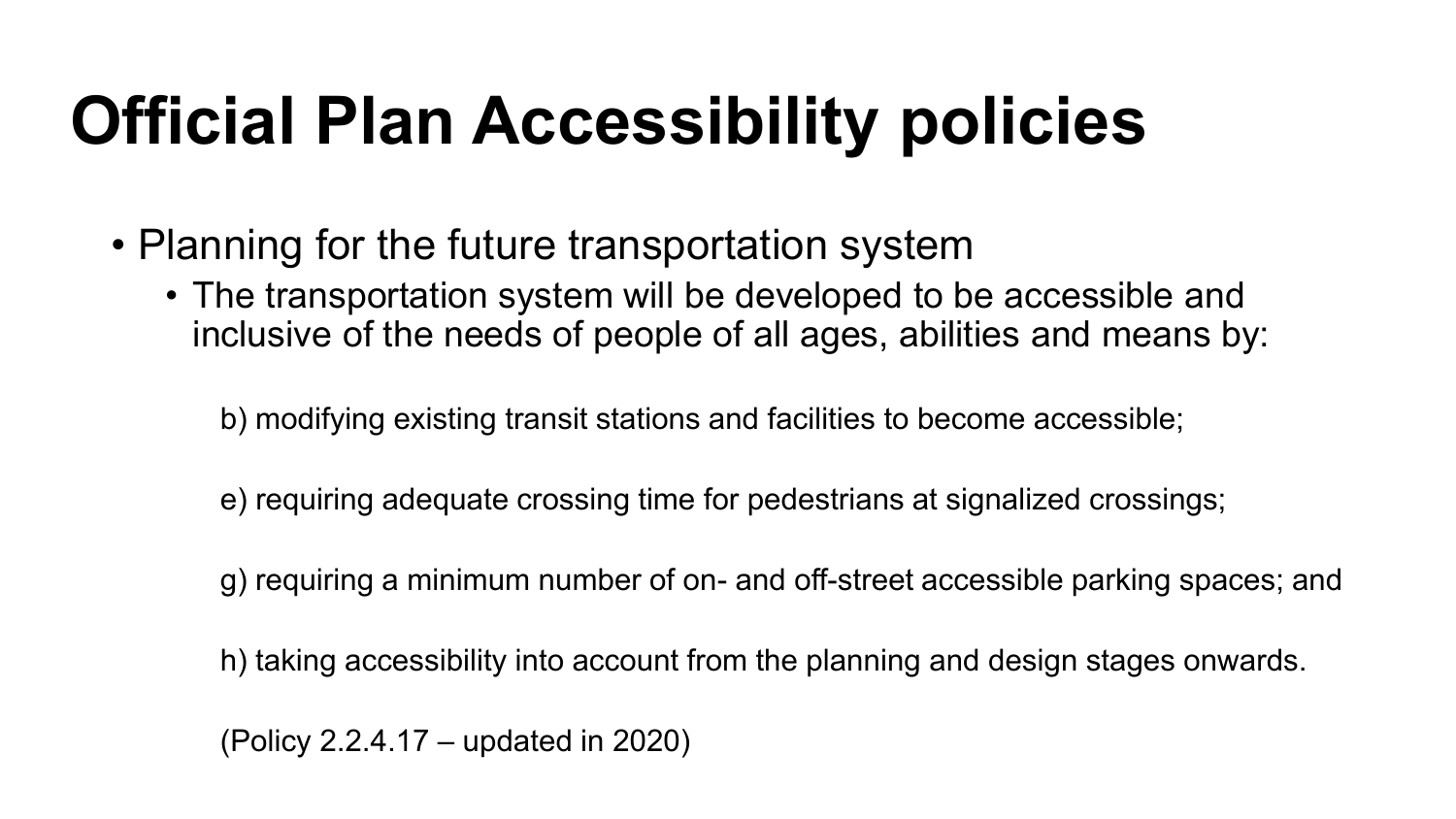### **Our Plan Toronto**

- Opportunity to align city building priorities
	- Growth related hard and soft infrastructure, e.g. transit, affordable housing, parks and recreational spaces, and many others
- Build upon current initiatives to inform land use policies e.g. Climate Action, mobility
- Centre equity to help direct growth and development
	- How do we address current disparities, COVID rebuild and recovery, and Indigenous Reconciliation objectives?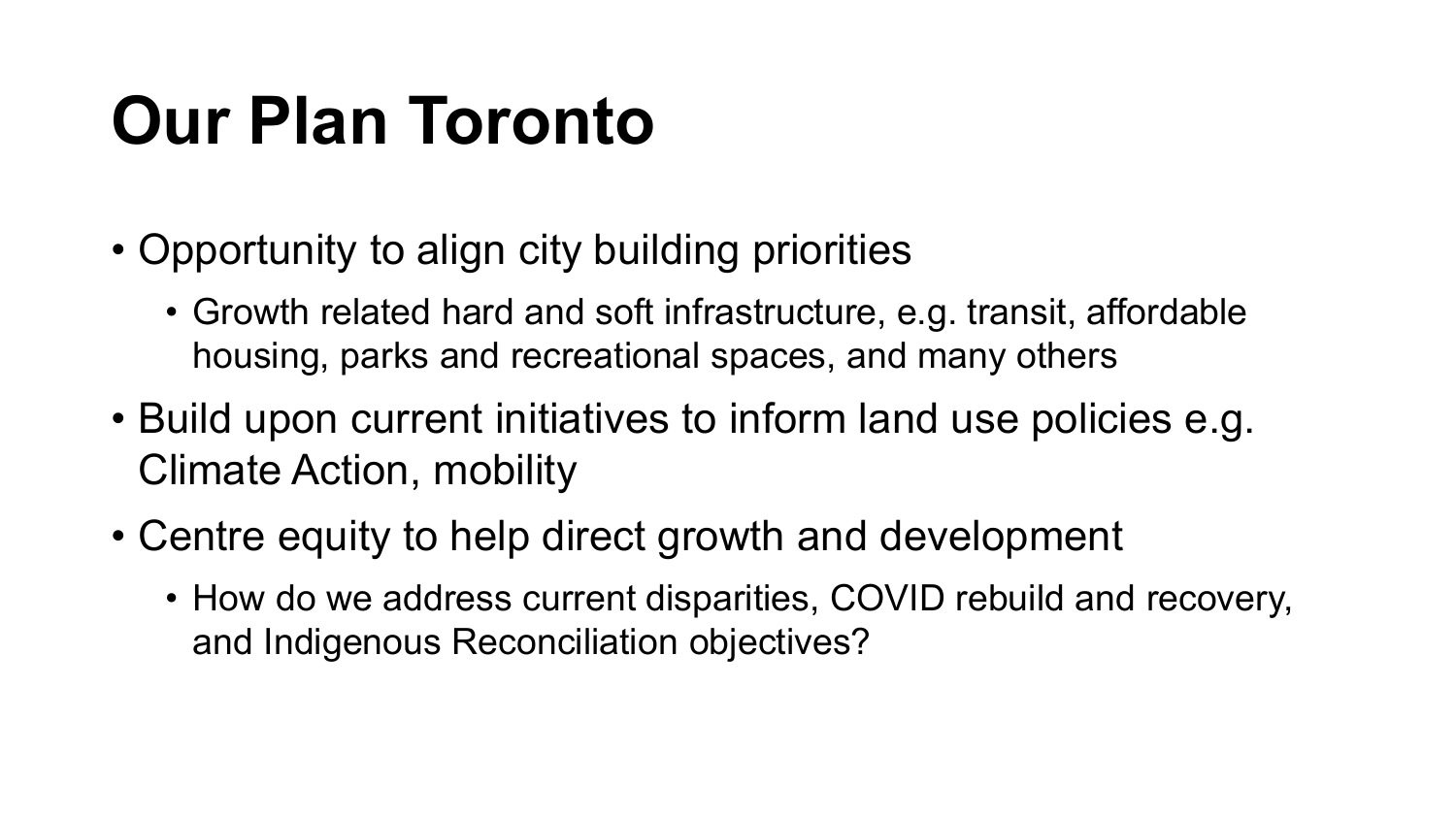# **Phased Study and Engagement Goals**

- **1. Spring 2021 –** Envisioning a Future Ready Toronto
	- Launch communications and consultation with Indigenous Communities and Torontonians
	- Discuss the vision and priorities for 2051
- **2. Fall 2021 –** The Big Questions: Housing, Employment & **Sustainability** 
	- Set policy directions to support equity and thriving communities
- **3. Spring 2022 –** A Plan for 2051: Draft Policies
	- Present draft policies reflecting the shared vision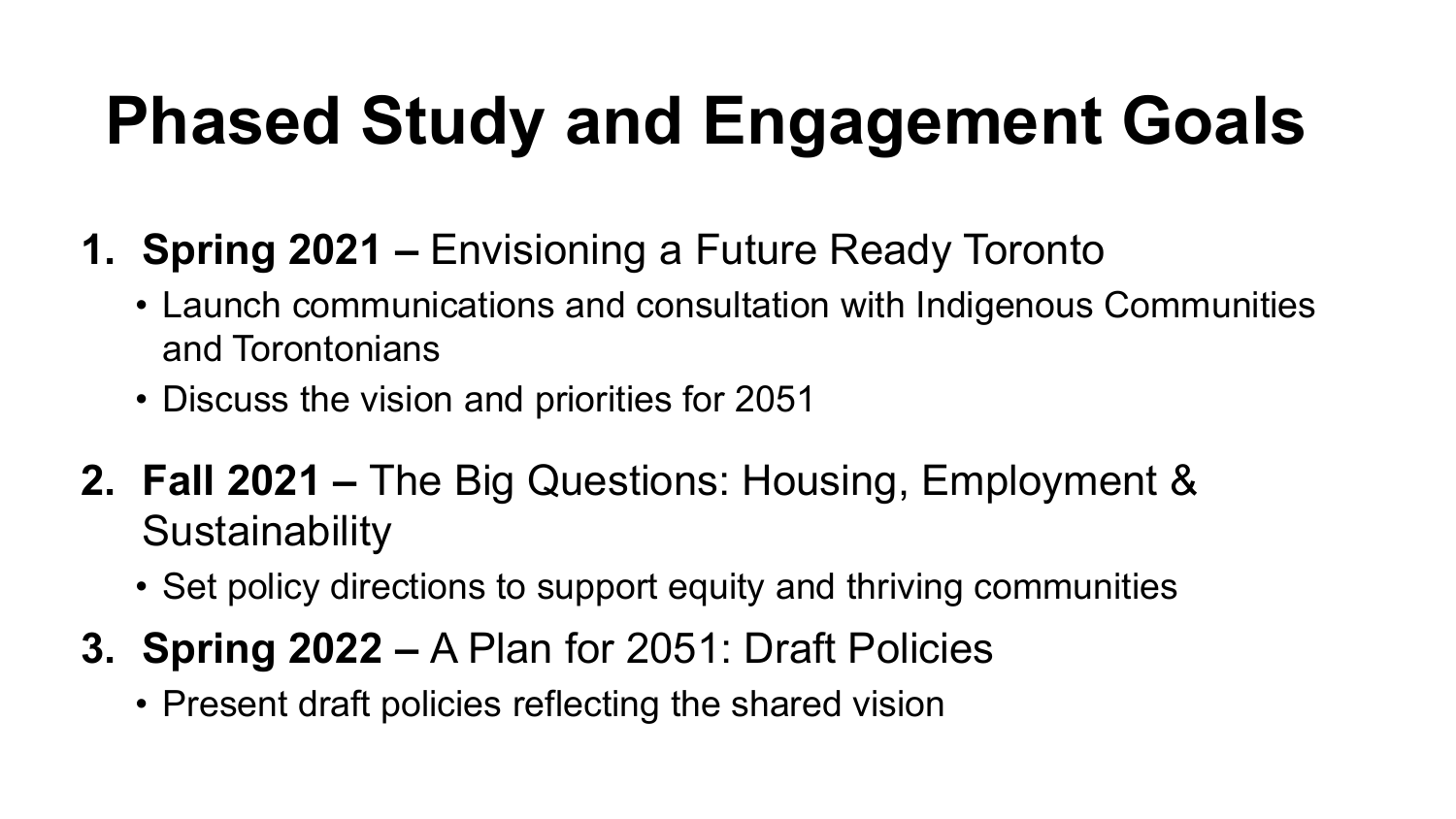## **Phased Engagement Program**

- **Spring 2021:** Virtual kick-off meetings
- **Fall 2021:** Public and Stakeholder meetings
	- (1) Affordable Housing and Intensification; (2) Environment and Climate Change; (3) Neighbourhoods and Complete Communities; (4) Employment and Future of Work
- **Winter 2021 to 2022:** Follow-up meetings
	- Additional stakeholder meetings, including with youth, Indigenous rights holders, Local Community Champions, and others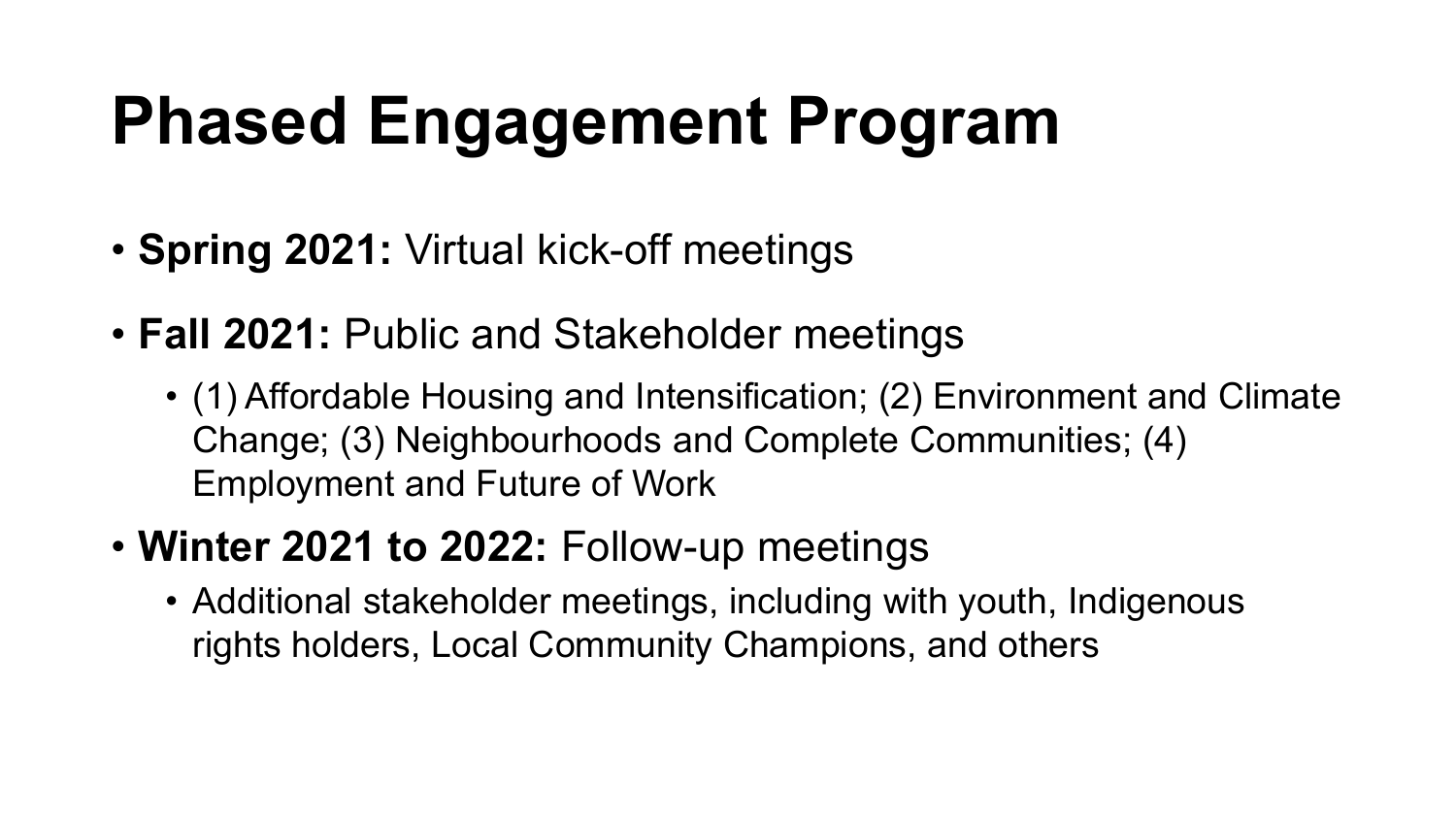# **Biggest Challenges we've heard**

- Housing supply, access and affordability
- Environment, climate change and sustainability
- Equity: inclusivity, accessibility, discrimination and process
- Healthy and resilient communities
- Building complete communities throughout Toronto
- COVID recovery
- Others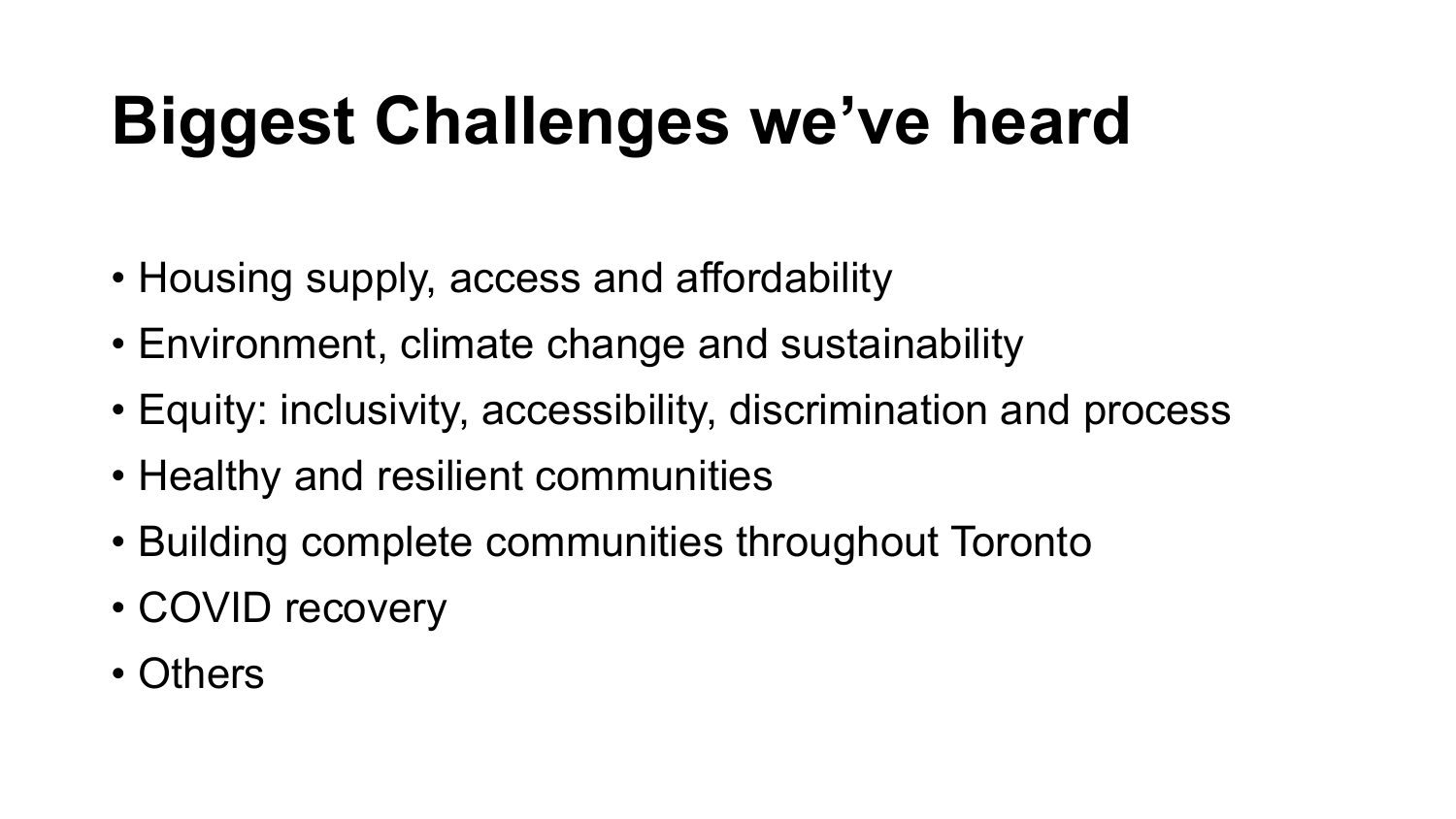#### **Tonight's Discussion Questions**

- 1. What's does Toronto need to focus on to achieve an accessible and inclusive city by 2051?
	- Housing
	- Employment
	- Environment
	- Complete Community
- 2. What areas of the city do you think need the most attention?

#### **There will be a Break from 7:15pm to 7:25pm.**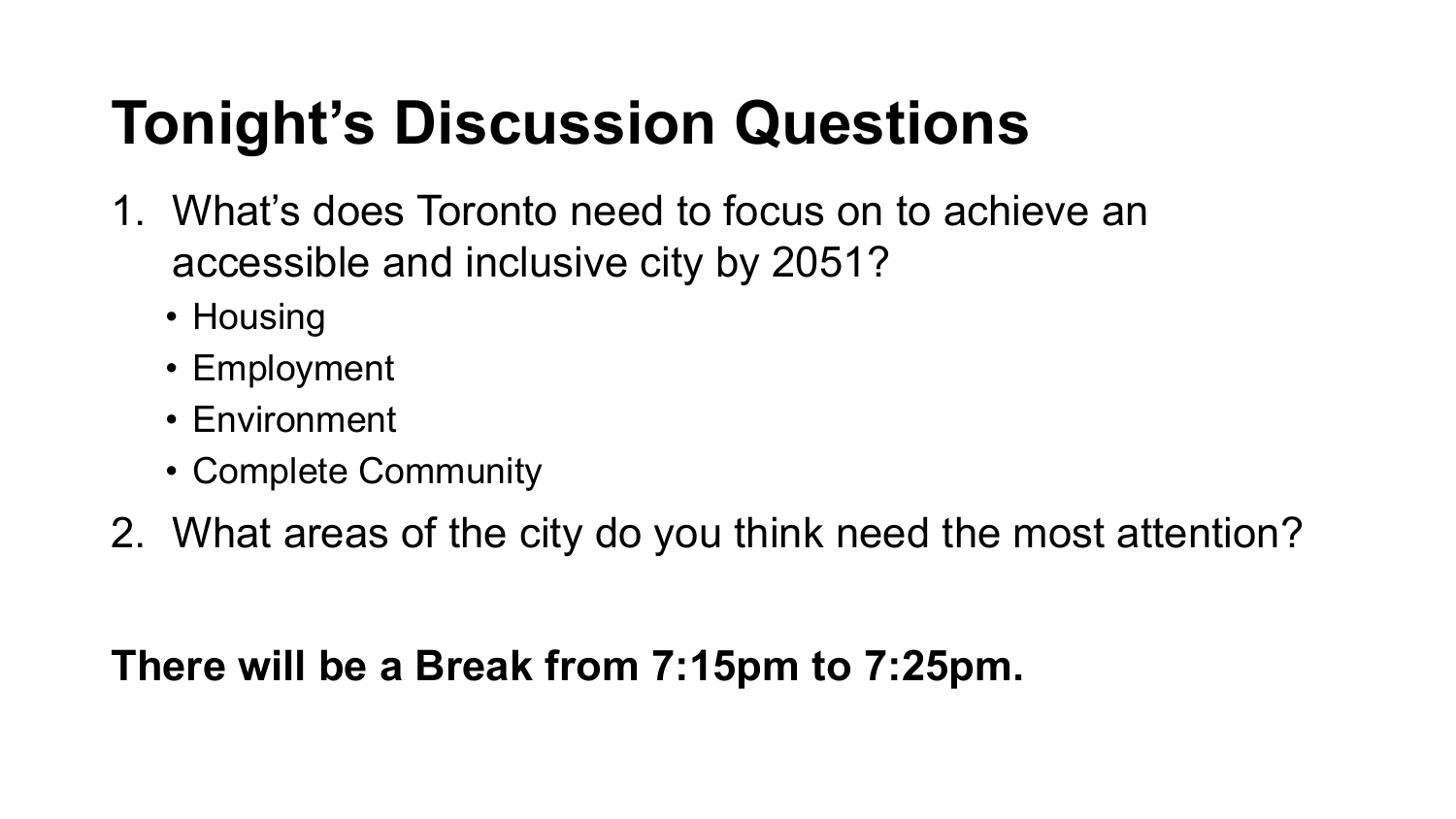## **Zoom Logistics for the Discussion**

- Please stay on mute when not speaking
- Use the raised hand function located in the menu bar to ask a question or provide a comment
- If you are on the phone, press \*6 to raise your hand